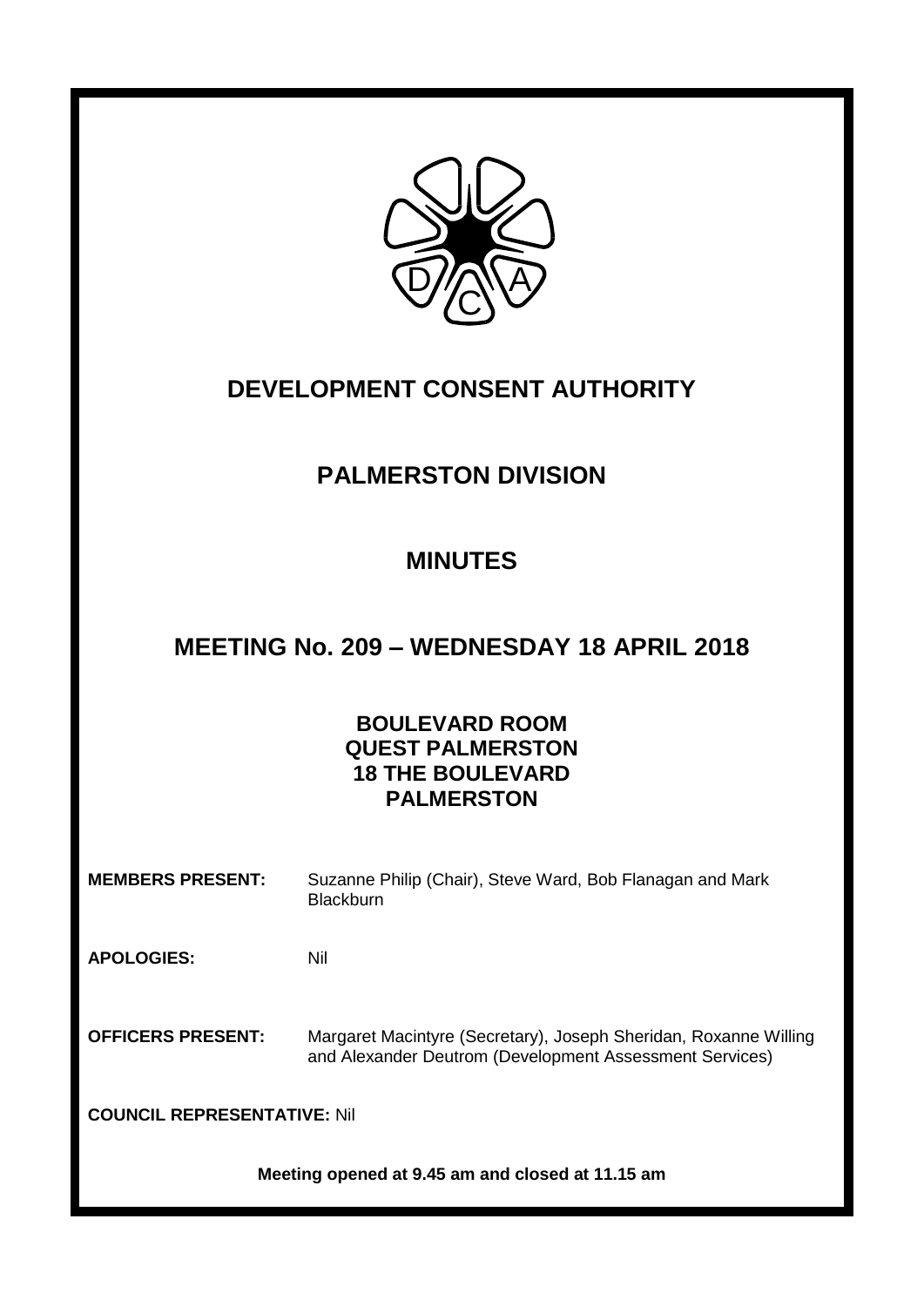**THE MINUTES RECORD OF THE EVIDENTIARY STAGE AND THE DELIBERATIVE STAGE ARE RECORDED SEPARATELY. THESE MINUTES RECORD THE DELIBERATIVE STAGE. THE TWO STAGES ARE GENERALLY HELD AT DIFFERENT TIMES DURING THE MEETING AND INVITEES ARE PRESENT FOR THE EVIDENTIARY STAGE ONLY.**

# **ITEM 1 6 X 4 BEDROOM MULTIPLE DWELLINGS IN 6 SINGLE STOREY BUILDINGS PA2017/0441 IN 4 STAGES LOT 11946 (3) RUSSELL STREET, TOWN OF PALMERSTON**

#### **APPLICANT ASHFORD GROUP PTY LTD**

Mr Randal Ashford (Ashford Group Pty Ltd) and Mr Brad Cunnington (Northern Planning Consultants) attended.

**RESOLVED** That, pursuant to section 53(c) of the *Planning Act*, the Development Consent **16/18** Authority refuse to consent to the application to develop Lot 11946 (3) Russell Street, Town of Palmerston for the purpose of a 6 x 4 bedroom multiple dwellings in 6 storey buildings in 4 stages, for the following reasons:

### **REASONS FOR THE DECISION**

1. Pursuant to Section 51(a) of the *Planning Act,* the consent authority must take into consideration the planning scheme that applies to the land to which the application relates.

The proposal is within Zone SP8 (Specific Use Palmerston No 8). The purpose of Zone SP8 (Specific Use 8) is to 'facilitate the subdivision, use and development of the land that provides for housing choice through a range of lot sizes and housing types and includes opportunities for commercial and community uses.' The application includes a multiple dwelling development which would incorporate 6 x 4 bedroom multiple dwellings in 4 single storey buildings in the suburb of Durack Heights. The proposed development is considered to be an over development of the site as it does not comply with the setback requirements set out in Clause 7.3 (Building Setbacks of Residential Buildings) or Clause 7.3.1 (Additional Setback Requirements for Residential Buildings longer Than 18 metres and for Residential Buildings Over 4 Storeys in Height) and does not include appropriate distances between buildings as per Clause 7.3.2 (Distance between Residential Buildings on One Site) of the Northern Territory Planning Scheme.

Pursuant to Clause 2.5 (Exercise of Discretion by the Consent Authority) of the NT Planning Scheme, the Authority may consent to the development of land that does not meet the standards set out in Parts 4 or 5 if it is satisfied that special circumstances justify the giving of consent. Upon considering the above non-compliances, the Authority concluded that sufficient special circumstances were not adequately demonstrated to justify the giving of consent.

2. Pursuant to section 51(n) of the *Planning Act*, the consent authority must also take into account the potential impact on the existing and future amenity of the area in which the land is situated.

The Authority expressed concerns about the development proceeding in 4 stages and whether the amenity of the future residents on site could be adequately managed throughout the staged construction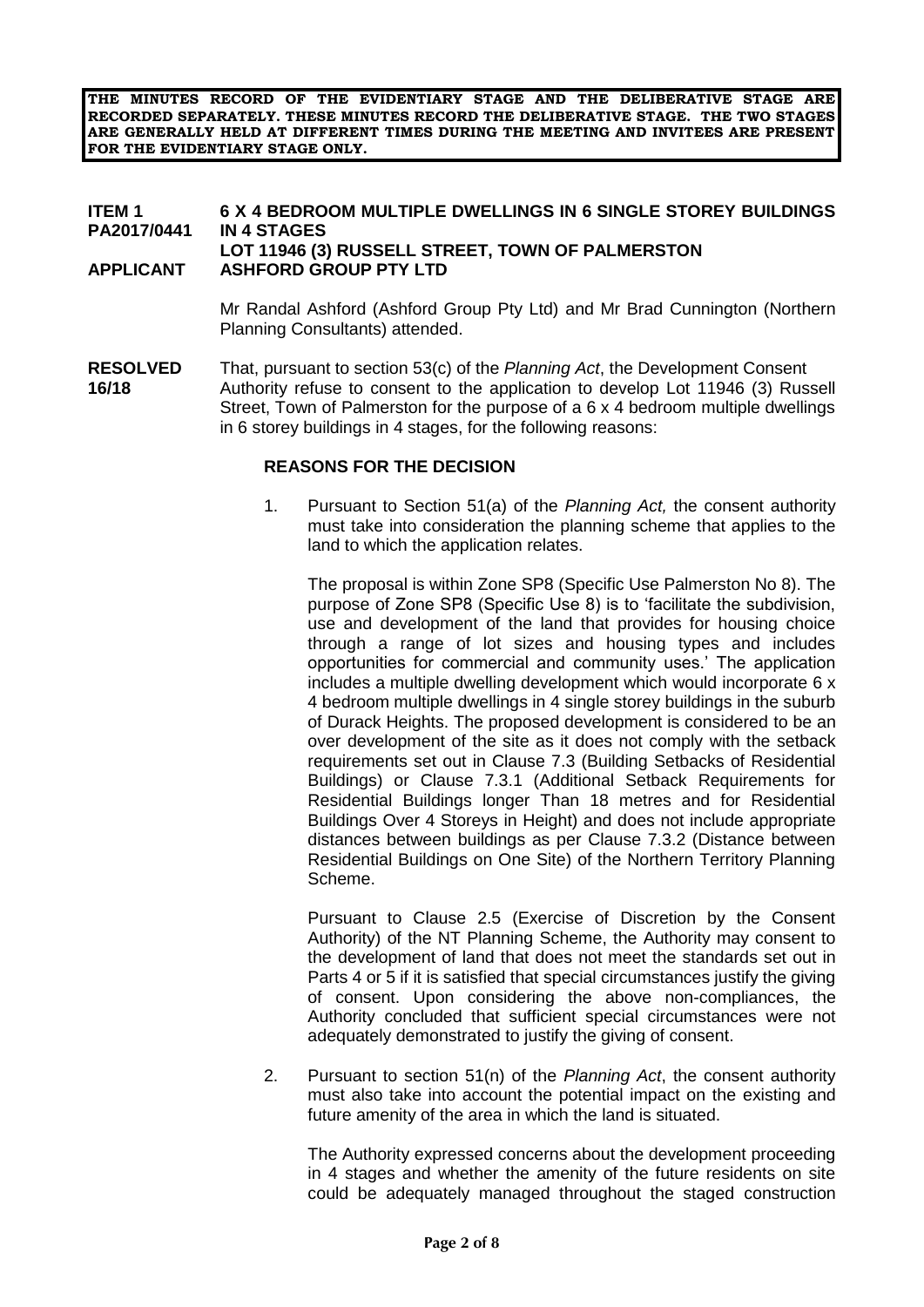process. Should development not progress beyond stages 1 and 2, the Authority also expressed concerns that there may be further adverse impacts on the overall amenity of the area.

3. Pursuant to section 51(t) of the *Planning Act,* the consent authority must take into account other matters it thinks fit.

The design of the dwellings does not appear to be family orientated and the subject site is proximate to both the Charles Darwin University (Palmerston Campus) and the new Palmerston Hospital. Despite the provision of car parking in accordance with Clause 6.5.1 (Parking Requirements) of the NT Planning Scheme, the Authority expressed concerns that approving 6 x 4 bedroom multiple dwellings in this location could attract occupants in a share house arrangement which may result in overflow parking on the surrounding street network.

**ACTION:** Notice of Refusal

#### **ITEM 2 3 X 3 BEDROOM MULTIPLE DWELLINGS IN A SINGLE STOREY BUILDING PA2018/0110 LOT 11280 (33) CAMM STREET, TOWN OF PALMERSTON RAW DESIGNS**

Mr Rob Watt (Raw Designs) attended.

**RESOLVED** That, the Development Consent Authority vary the requirements of Clause 7.3 **17/18** (Building Setbacks of Residential Buildings) of the Northern Territory Planning Scheme and pursuant to section 53(a) of the *Planning Act,* consent to the application to develop Lot 11280 (33) Camm Street, Town of Palmerston for the purpose of a 3 x 3 bedroom multiple dwellings in a single storey building, subject to the following conditions:

### **CONDITIONS PRECEDENT**

- 1. Prior to the commencement of works, a schematic plan demonstrating the on-site collection of stormwater and its discharge into the City of Palmerston stormwater drainage system shall be submitted to and approved by the City of Palmerston, to the satisfaction of the consent authority. The plan shall include details of site levels and Council's stormwater drain connection point/s. The plan shall also indicate how stormwater will be collected on the site and connected underground to Council's system.
- 2. Prior to the commencement of works, an Erosion and Sediment Control Plan (ESCP) is to be submitted to and approved by the Consent Authority on the advice of the Department of Environment and Natural Resources (DENR). The ESCP should detail methods and treatments for minimising erosion and sediment loss from the site during the construction phase and that all disturbed soil surfaces must be satisfactorily stabilised against erosion at completion of works. The IECA Best Practice Erosion and Sediment Control Guidelines 2008 may be referenced as a guide to the type of information, detail and data that should be included in an ESCP. Information regarding erosion and sediment control and ESCP content is available at [www.austieca.com.au](http://www.austieca.com.au/) and the NTP website: [https://nt.gov.au/environment/soil-land-vegetation.](https://nt.gov.au/environment/soil-land-vegetation) The ESCP should be emailed for assessment to: [DevelopmentAssessment.DENR@nt.gov.au](mailto:DevelopmentAssessment.DENR@nt.gov.au)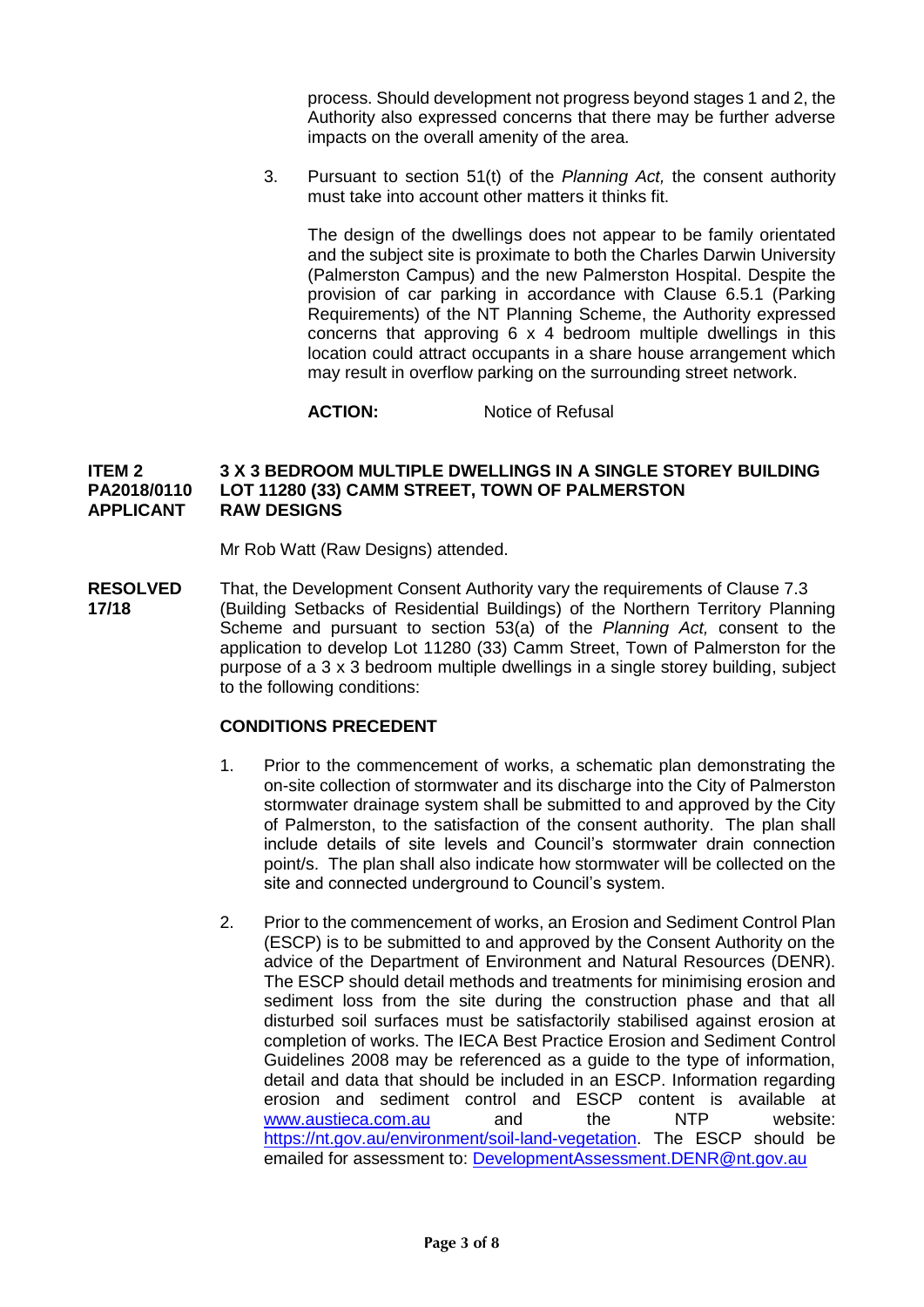# **GENERAL CONDITIONS**

- 3. Works carried out under this permit shall be in accordance with the drawings numbered 2018/0110/01 through to 2018/0110/05, endorsed as forming part of this permit.
- 4. Any developments on or adjacent to any easements on site shall be carried out to the requirements of the relevant service authority to the satisfaction of the consent authority.
- 5. The owner of the land must enter into agreements with the relevant authorities for the provision of water supply, drainage, sewerage, electricity facilities and telecommunications to the development shown on the endorsed plan in accordance with the authorities' requirements and relevant legislation at the time.
- 6. All existing and proposed easements and sites for existing and required utility services must be vested in the relevant authority for which the easement or site is to be created.
- 7. Stormwater is to be collected and discharged into the drainage network to the technical standards of and at no cost to the City of Palmerston to the satisfaction of the consent authority.
- 8. The kerb crossovers and driveways to the site approved by this permit are to meet the technical standards of the City of Palmerston, to the satisfaction of the consent authority.
- 9. The owner shall:
- (a) Remove disused vehicle and/or pedestrian crossovers;
- (b) Provide footpaths/ cycyleways;
- (c) Collect stormwater and discharge it to the drainage network; and
- (d) Undertake reinstatement works; All to the technical requirements of and at no cost to the City of Palmerston, to the satisfaction of the consent authority.
- 10. Before the use/occupation of the development starts the landscaping works shown on the endorsed plans must be carried out and completed to the satisfaction of the consent authority.
- 11. The landscaping is to be maintained to the satisfaction of the consent authority, including that any dead, diseased or damaged plants are to be replaced.
- 12. No fence, hedge, tree or other obstruction exceeding a height of 0.6m is to be planted or erected so that it would obscure sight lines at the junction of the driveway and the public street.
- 13. All works relating to this permit are to be undertaken in accordance with the approved Erosion and Sediment Control Plan (ESCP) to the requirements of the Consent Authority on the advice of the Department of Environment and Natural Resources (DENR).
- 14. All air-conditioning condensers are to be appropriately screened from public view, located so as to minimise thermal and acoustic impacts on neighbouring properties and condensate disposed of to ground level in a controlled manner to the satisfaction of the consent authority.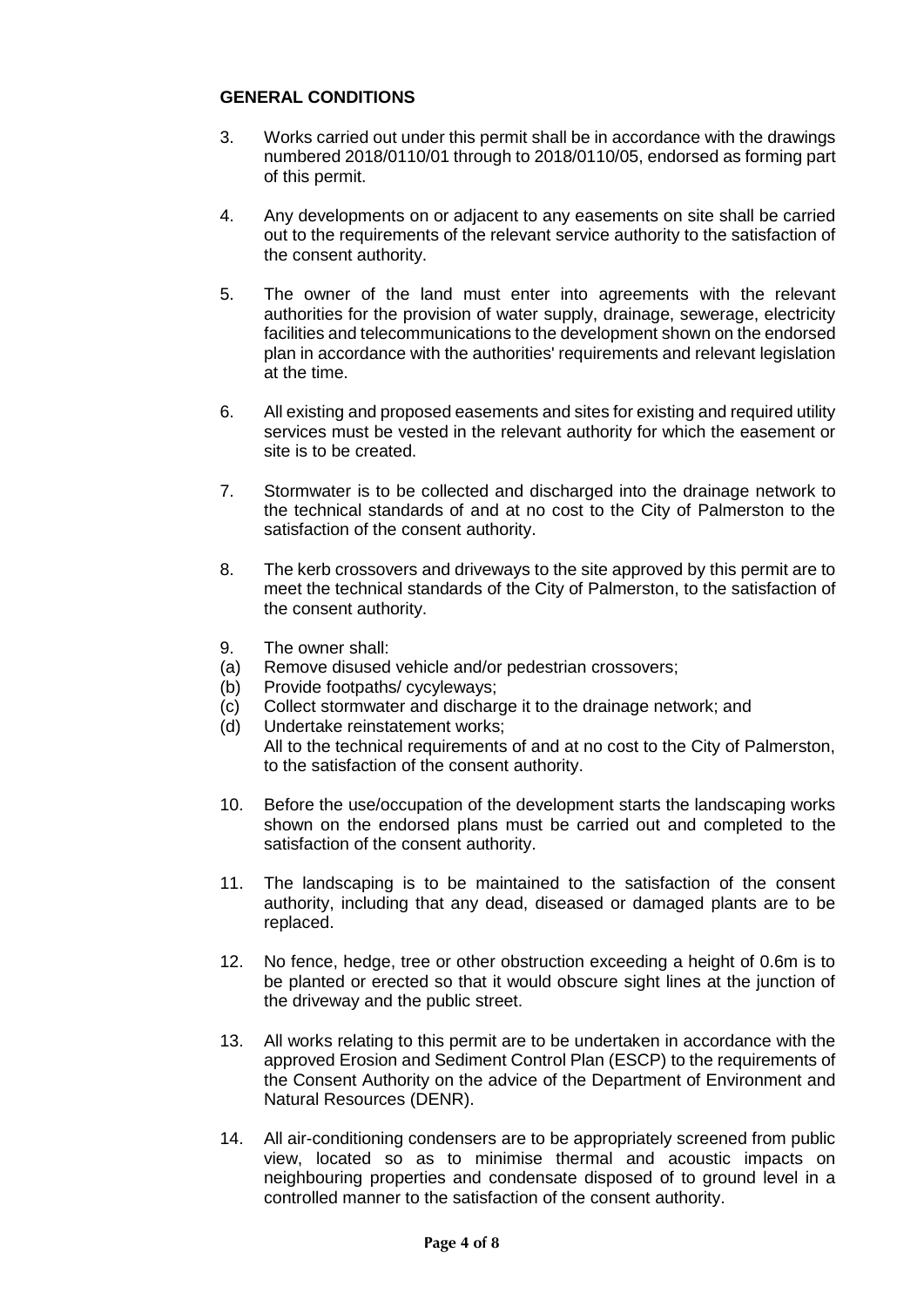- 15. Storage for waste disposal bins is to be provided to the requirements of City of Palmerston to the satisfaction of the consent authority.
- 16. Prior to the use/occupation of the development and connection of services (i.e. power and water), the owner of the land must apply for unit/street addressing from the Surveyor-General of the Northern Territory. This will form the legal address and will be required to be placed on the doors and meters within the development in accordance with the allocation. An Occupancy Permit will not be able to be granted until such time as addressing is obtained.
- 17. Confirmation shall be provided to Development Assessment Services (in the form of an email addressed to the Power and Water Corporation) demonstrating that the Power and Water Corporation has been provided with a copy of the survey plan with the new lot numbers. This is for the purpose of ensuring the relevant Power and Water Information and Billing System is updated. Please provide a copy of an email addressed to both landdevelopmentnorth@powerwater.com.au and [powerconnections@powerwater.com.au.](mailto:powerconnections@powerwater.com.au)

# **NOTES:**

- 1. The Power and Water Corporation advises that the Water and Sewer Services **Development** Section<br>
(landdevelopmentnorth@powerwater.com.au) and Power Network [\(landdevelopmentnorth@powerwater.com.au\)](mailto:landdevelopmentnorth@powerwater.com.au) and Power Engineering Section [\(powerconnections@powerwater.com.au\)](mailto:powerconnections@powerwater.com.au) should be contacted via email a minimum of 1 month prior to construction works commencing in order to determine the Corporation's servicing requirements, and the need for upgrading of on-site and/or surrounding infrastructure.
- 2. Any proposed works which fall within the scope of the Construction industry *Long Service Leave and Benefits Act* must be notified to NT Build by lodgement of the required Project Notification Form. Payment of any levy must be made prior to the commencement of any construction activity. NT Build should be contacted via email [\(info@ntbuild.com.au\)](mailto:info@ntbuild.com.au) or by phone on 08 936 4070 to determine if the proposed works are subject to the Act.
- 3. Addressing should comply with the Australian Standard (AS/NZS 4819:2011). You should immediately make application to Survey and Land Records for the assignment of address numbers [surveylandrecords@nt.gov.au](mailto:surveylandrecords@nt.gov.au) 08 89955354. The numbers shown on the plans endorsed as forming part of this permit are indicative only and are not for addressing purposes.
- 4. If you choose nbn to service your development, you will need to enter into a development agreement with nbn. The first step is to register the development via [http://www.nbnco.com.au/develop-or-plan-with-the](http://www.nbnco.com.au/develop-or-plan-with-the-nbn/new-developments.html)[nbn/new-developments.html](http://www.nbnco.com.au/develop-or-plan-with-the-nbn/new-developments.html) once registered nbn will be in contact to discuss the specific requirements for the development. Nbn requires you to apply at least 3 months before any civil works commence. All telecommunications infrastructure should be built to nbn guidelines found at [http://www.nbnco.com.au/develop-or-plan-with-the-nbn/new](http://www.nbnco.com.au/develop-or-plan-with-the-nbn/new-developments/builders-designers.html)[developments/builders-designers.html](http://www.nbnco.com.au/develop-or-plan-with-the-nbn/new-developments/builders-designers.html)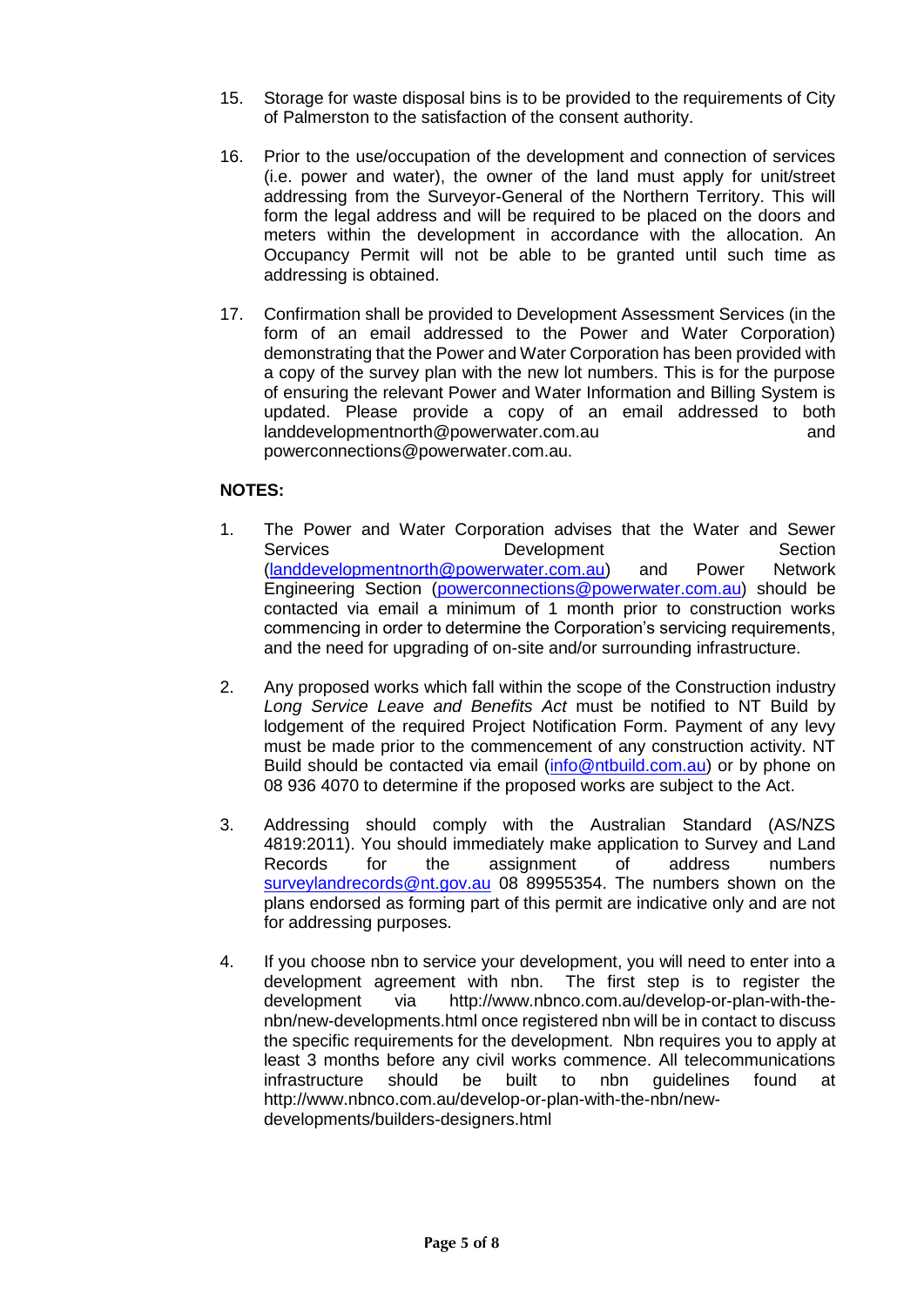#### **REASONS FOR THE DECISION**

1. Pursuant to Section 51(a) of the *Planning Act,* the consent authority must take into consideration the planning scheme that applies to the land to which the application relates.

The purpose of Zone MD (Multiple dwellings) is to *'provide for a range of housing options to a maximum height of two storeys above ground level'.* The proposal is the construction of 3 x 3 bedroom multiple dwellings on 1090m<sup>2</sup> of land in Zone MD, located within the suburb of Johnston. The proposal is considered to be consistent with the purpose of the Zone.

The proposal complies with the preliminary setback requirements as per Clause 7.3 (Building Setbacks of Residential Buildings and Ancillary Structures) however as the building is 35.2m long it is over 18m in length and Clause 7.3.1 (Additional Setback Requirements for Residential Buildings longer Than 18 metres and for Residential Buildings Over 4 Storeys in Height) is triggered. The building is required to be setback 5.3m from the eastern street boundary where 4.4m is provided. A reduced setback of 0.9m is required, otherwise the proposal is consistent with the requirements of the NT Planning Scheme.

2. Pursuant to section 51(j) of the *Planning Act,* the consent authority must also take into account the capability of the land to which the proposed development relates to support the proposed development and the effect of the development on the land and on other land, the physical characteristics of which may be affected by the development.

The site is currently undeveloped and considered to be capable of supporting the proposed development. The Department of Environment and Natural Resources has not raised any issues regarding land capability though it has requested a condition precedent for an Erosion and Sediment Control Plan (ESCP). An ESCP has been included in the recommended conditions.

3. Pursuant to Section 51(t) of the *Planning Act*, the consent authority must take into consideration other matters it thinks fit.

The proposal was previously approved in March 2015 as per development permit DP15/0298 which granted a variation to the requirements of Clause 7.3 (Building Setbacks of Residential Buildings) to allow the building to be setback 4.4m from the secondary street where 5.5m was required. In that proposal the building was 35.8m x 17m and granted a reduced setback of 1.1m. The permit was subsequently varied under development permit DP15/0298A for changes to the building layout including a small reduction to the length and width of the building to 35.2m x 16.4m which lead to an increased setback at the secondary street frontage.

The current proposal matches that of the variation plans and thus seeks a variation from 5.3m to 4.4m at the eastern street boundary. As the proposal was originally approved with a reduced setback by 1.1m there is an expectation the authority would approve a reduced setbacks of 0.9m in line with the variation DP15/0298A. It is noted the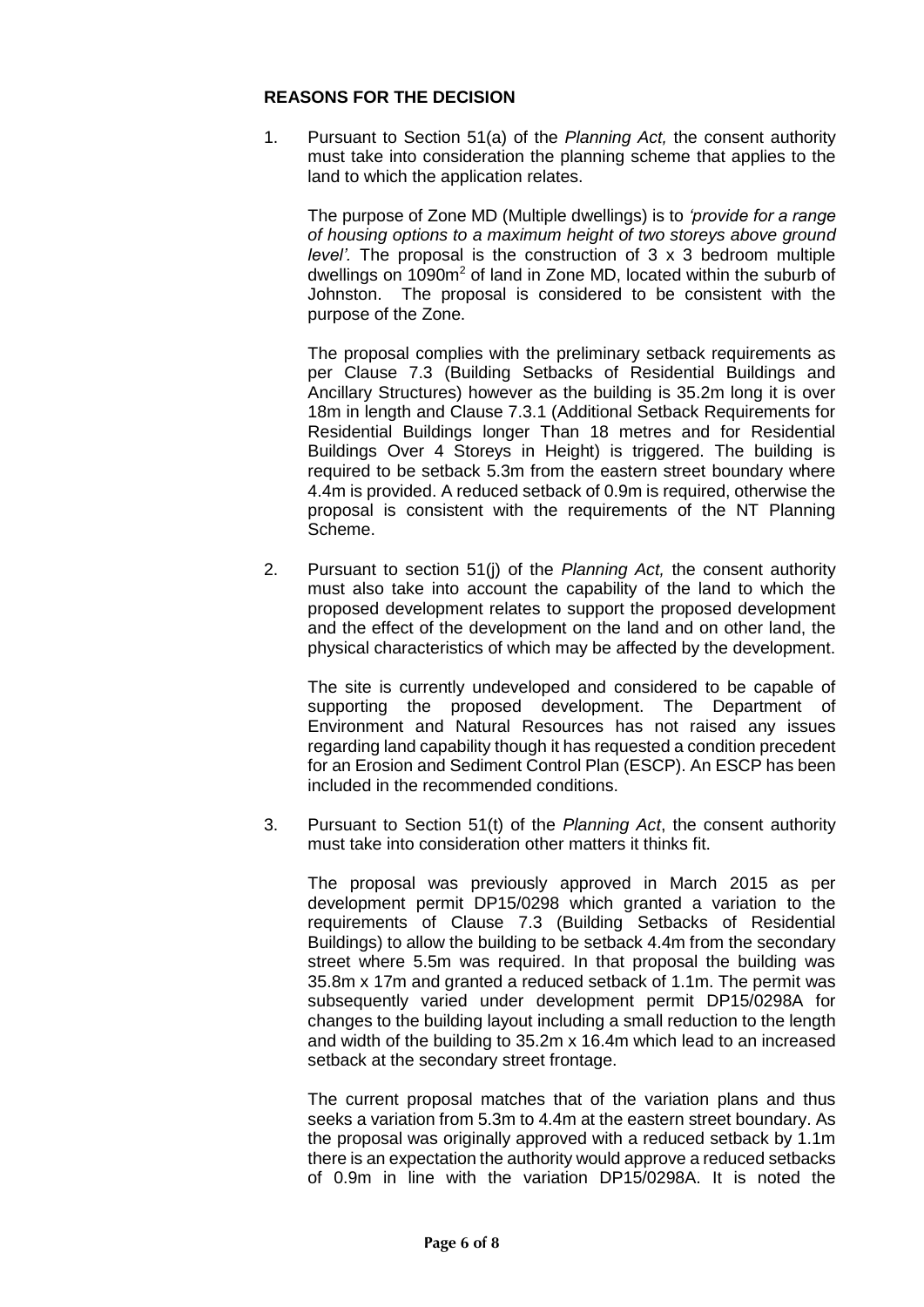requirements of the NT Planning Scheme have not changed in regard to the variation sought.

#### **ACTION:** Notice of Consent and Development Permit

### **ITEM 3 WITHDRAWN**

#### **ITEM 4 SINGLE DWELLING WITH REDUCED PRIVATE OPEN SPACE DIMENSIONS PA2018/0104 LOT 14528 (58) SILVERLEAF ROAD, TOWN OF PALMERSTON APPLICANT MICHAEL ALAKIOTIS**

Ms Evodika Nistazos (landowner) and Ms Irene Skylas (landowners sister) attended.

- **RESOLVED** That, pursuant to section 46(4)(b) of the *Planning Act*, the Development Consent **18/18** Authority defer consideration of the application to develop Lot 14528 (58) Silverleaf Road, Town of Palmerston, for the purpose of single dwelling with reduced private open space dimensions to require the applicant to provide the following additional information the authority considers necessary to enable proper consideration of the application:
	- Amended plans which demonstrate a higher level of compliance with the requirements of clause 7.5 (Private Open Space) of the NT Planning Scheme.

#### **REASON FOR THE DECISION**

1. Pursuant to section 51(a) of the *Planning Act,* the consent authority must take into consideration the planning scheme that applies to the land to which the application relates.

The proposed development is non-compliant with Clause 7.5 (Private Open Space) of the NT Planning Scheme. This clause requires a single dwelling on a lot less than 600m2 but greater than 300m2 to provide 50m2 of private open space, inclusive of an area with minimum dimensions of 6m x 6m. The application proposed 22m2 of private open space, inclusive of an area with dimensions of 2.34m x 5.77m. A variation to this clause was sought, however, special circumstances could not be established and as such the Authority cannot support an approval. A deferral will give the applicant time to amend their plans and re-submit a more compliant design for consideration by the Authority.

**RESOLVED** That pursuant to section 86 of the *Planning Act*, the Authority delegates to the **19/18** Chair, or in the Chair's absence any one of the other members of the Palmerston Division the power under section 53 of the Act, to determine the application to develop Lot 14528 (58) Silverleaf Road, Town of Palmerston, for the purpose of a single dwelling with reduced private open space dimensions subject to: